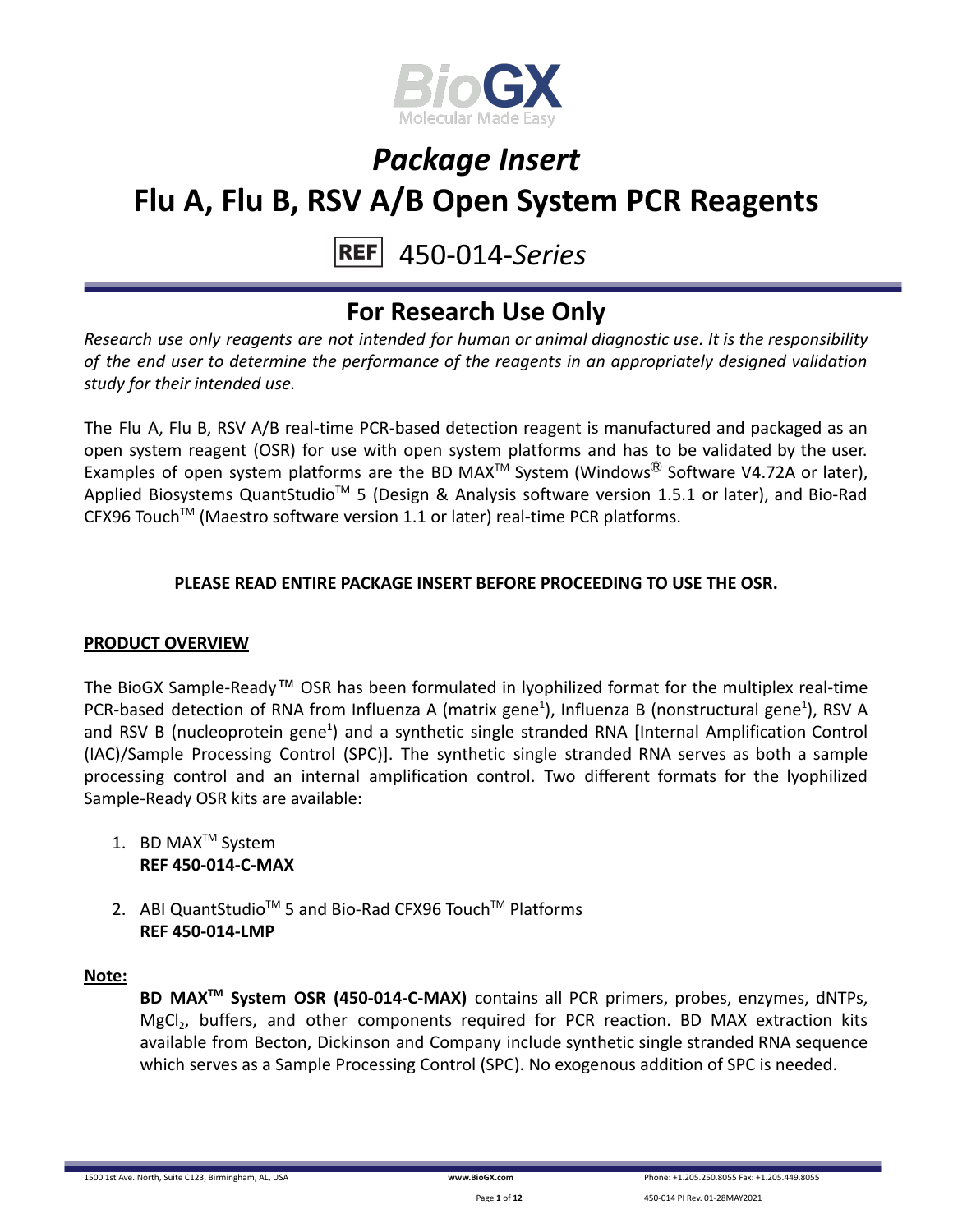

## 450-014-*Series*

**OSR for ABI and Bio-Rad Platforms (450-014-LMP)** contain all PCR primers, probes, enzymes, dNTPs, MgCl<sub>2</sub>, buffers, and other components required for the PCR reaction. Synthetic single stranded RNA sequence is included in the OSR master mix and serves as Internal Amplification Control (IAC). No exogenous addition of SPC is needed.

### **PACKAGE CONTENTS**

**BioGX REF:** 450-014-C-MAX **Platform(s):** BD MAX<sup>™</sup> System

Each 24-reaction package contains two pouches:

- 1. First pouch contains 24 sealed BD MAX<sup>™</sup> tubes of BioGX lyophilized Sample-Ready<sup>™</sup> OSR, each tube sufficient for a 12.5 µL PCR reaction.
- 2. Second pouch contains 24 sealed BD MAX<sup>™</sup> tubes, each containing 25  $\mu$ L of OSR-specific BioGX Rehydration Buffer.

### **BioGX REF:** 450-014-LMP Platform(s): ABI QuantStudio<sup>™</sup> 5 and Bio-Rad CFX96 Touch<sup>™</sup>

Each 64-reaction package consists of one pouch:

1. The pouch contains 2 x 8-tube strips. Each tube contains BioGX lyophilized Sample-Ready<sup>™</sup> OSR sufficient for 4 x 15 uL PCR reactions. Note: 8-tube strips containing reagents ARE NOT compatible with ABI QuantStudio<sup>™</sup> 5 and Bio-Rad CFX96 Touch™ instruments.

### **EQUIPMENT AND MATERIALS REQUIRED BUT NOT PROVIDED**

- Lyophilized Positive Control Template DNA Beads  $(10^5 \text{ copies/head})$ 
	- BioGX Flu A (Part number 720-0002)
	- BioGX Flu B (Part number 720-0003)
	- BioGX RSV A (Part number 720-0181)
	- BioGX RSV B (Part number 720-0182)
- BioGX Molecular Grade Water or equivalent
	- BioGX Rehydration Water (Part number: 800-0035-12)
- BD MAX ™ ExK ™ TNA-3 (US BD catalog no. 442827/ International BD catalog no. 442828)
- BD MAX ™ PCR Cartridges (US and International BD catalog no. 437519)
- Vortex Genie 2 Vortexer (VWR catalog no. 58815-234) or equivalent
- Disposable nitrile gloves
- Applied Biosystems QuantStudio 5 (0.2 mL) consumables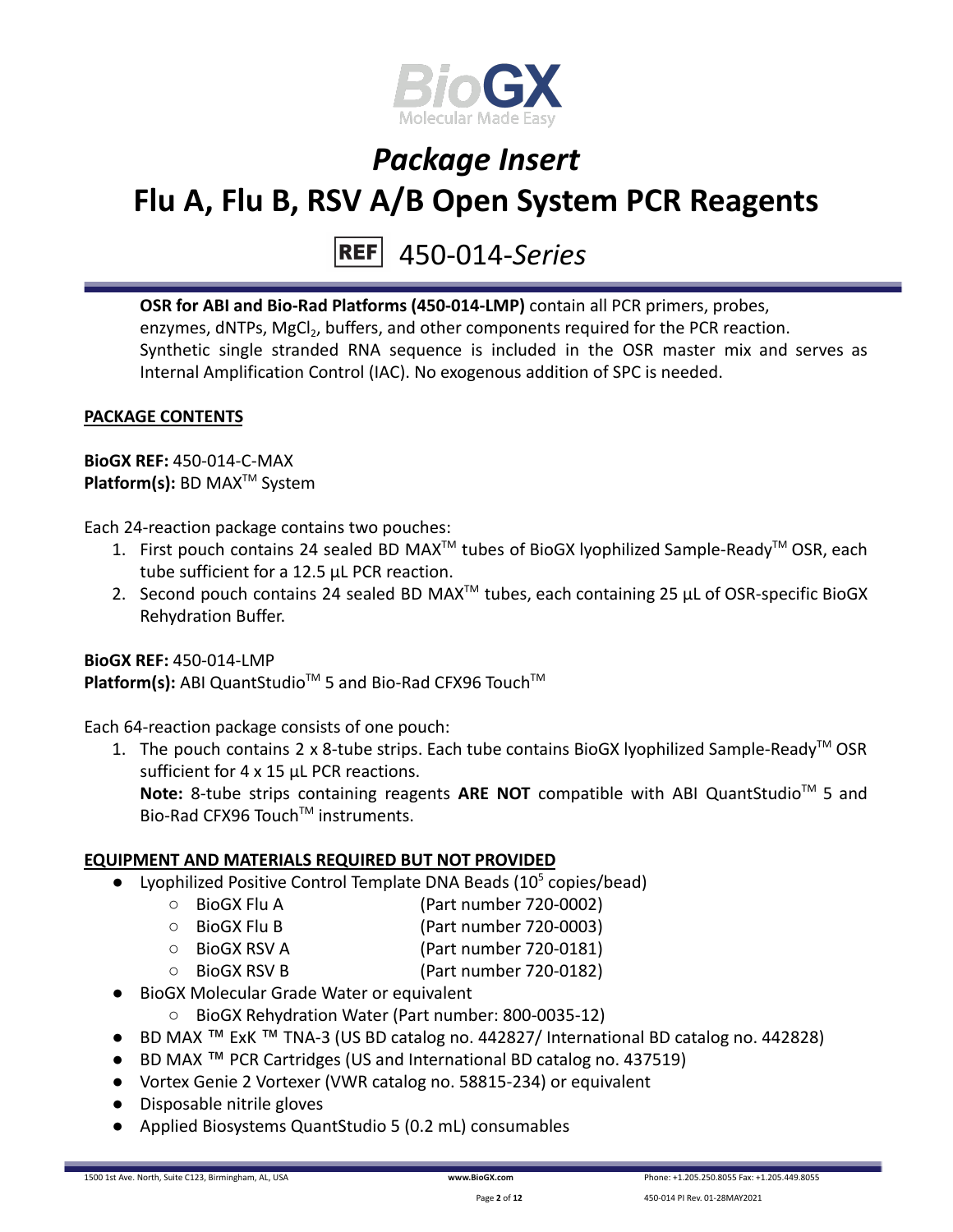

#### 450-014-*Series* **REF**

- Thermo Fisher optical 8-tube strip (catalog no. 4316567)
- Thermo Fisher ultra-clear optical caps, strips of 8 (catalog no. AB-0866)
- Thermo Fisher 96-well optical clear reaction plates (catalog no. A36924)
- Thermo Fisher 96-well qPCR plate seals (catalog no. AB-1170)
- Bio-Rad CFX96 Touch consumables
	- Bio-Rad 8-tube PCR strips without caps (catalog no. TLS0851)
	- Bio-Rad Optical flat 8-cap strips for PCR tubes (catalog no. TCS0803)
	- Bio-Rad 96-well plates (catalog no. HSP9655)
	- Bio-Rad 96-well plate sealing film, optical (catalog no. MSB1001)

### **WARNINGS AND PRECAUTIONS**

- For research use only. Not intended for human or animal diagnostics use.
- If handling biological samples, including used Extraction Kits and PCR Cartridges, treat as if capable of transmitting infectious agents in accordance with safe laboratory procedures such as those described in CLSI Document M29 $2$  and in Biosafety in Microbiological and Biomedical Laboratories<sup>3</sup>.
- BioGX REF: 450-014-C-MAX has been quality control tested only with the BD Open System Extraction Kits on the BD MAX<sup>™</sup> System.
- BioGX REF: 450-014-LMP has been quality control tested only with the Applied Biosystems QuantStudio<sup>™</sup> 5 and Bio-Rad CFX96 Touch<sup>™</sup> real-time PCR platforms.
- Do not use the reagents if the protective pouches are open or torn upon arrival.
- Close reagent protective pouches promptly with the zip seal after each use. Remove any excess air in the pouches prior to sealing and store at 2-8 °C.
- Do not remove desiccant from the PCR master mix pouches.
- Do not use Sample-Ready**TM** master mix if the desiccant is not present or is broken inside the Sample-Ready**TM** master mix pouches.
- Do not use reagent tubes if the foil seal has been opened or damaged.
- Do not mix reagents from different pouches and/or kits and/or lots.
- Do not use expired reagents and/or materials.
- Refer to BD MAX<sup>™</sup> ExK<sup>™</sup> TNA-3 Extraction Kit Instructions or to other respective nucleic acid extraction kits manufacturers' instructions for information about proper handling, cautions, and proper waste disposal.
- Do not mix septum caps between Sample Buffer Tubes or re-use septum caps as contamination may occur and compromise test results.
- Check BD Unitized Reagent Strips for proper liquid fills (ensure that the liquids are at the bottom of the tubes).
- Do not pipette by mouth.



i.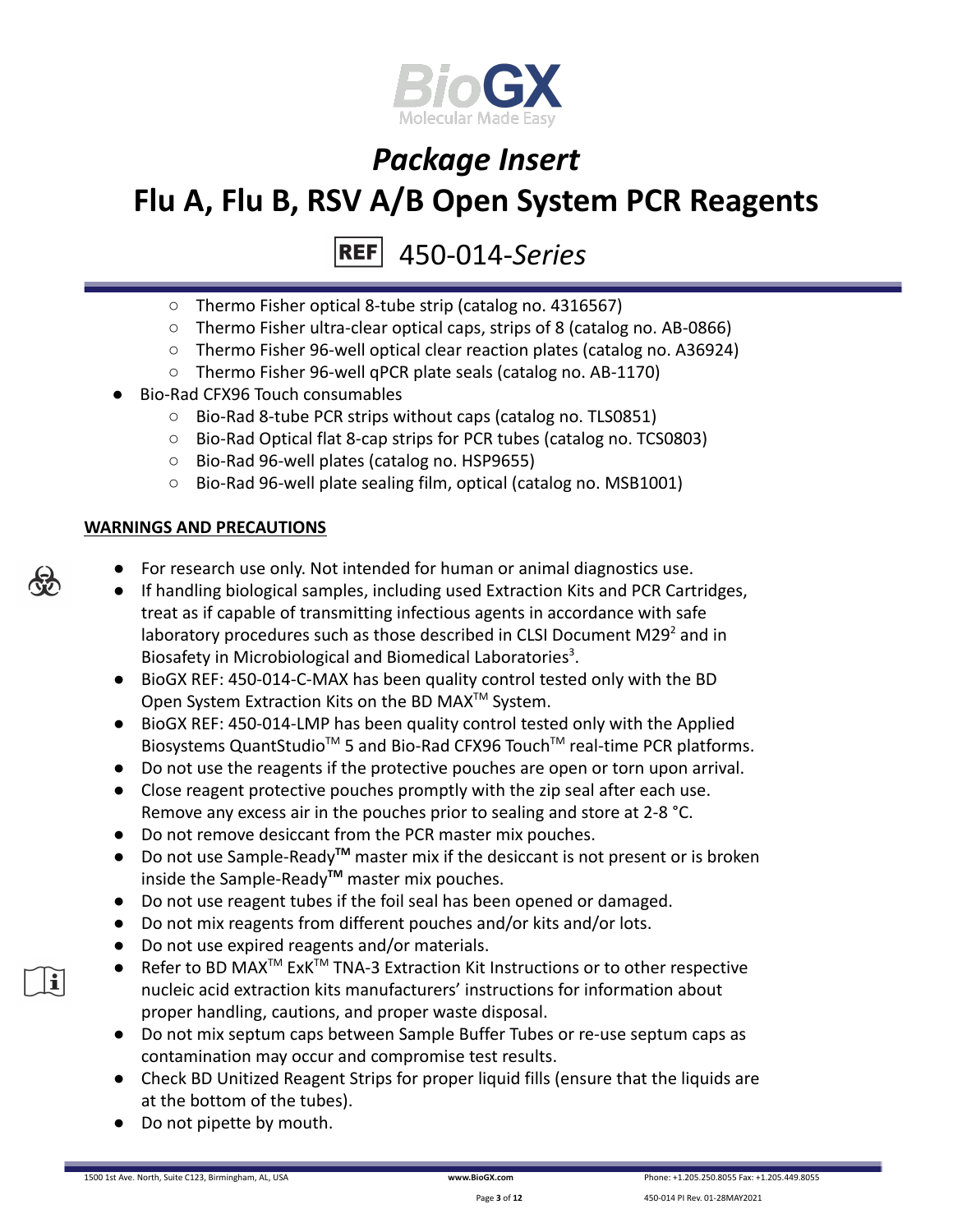

### 450-014-*Series*

- Do not smoke, drink, or eat in areas where samples or kits are being handled.
- Dispose of unused reagents and waste in accordance with country, federal, provincial, state, and local regulations.
- Use clean gloves when handling extraction kit components and PCR reagents and buffer tubes.

#### **STORAGE REQUIREMENTS AND RECOMMENDATIONS**



Product ships at ambient temperature, but BioGX recommends long-term storage at 2-8°C. Reagents have been tested to demonstrate optimal performance when stored properly and consumed by the Manufacturer Recommended Use By Date. The end user may opt to extend the useful life for Research Use Only reagents upon completing their own performance validations. BioGX's guarantee of reagent integrity does not extend beyond the Manufacturer Recommended Use By Date when stored properly. Avoid exposing the reagents (lyophilized or rehydrated) to direct sunlight or long-term ambient lighting. Tightly reseal the pouch with unused reactions and immediately return to a refrigerator after opening. To mitigate reagent performance degradation from exposure to moisture, BioGX suggests using the entire contents of the opened pouch within 2 months; however, the user may choose to verify an extended working time > 2 months by performance testing with positive controls and an examination of the sample preparation control target.

#### **SAMPLE TYPES UTILIZED FOR QUALITY CONTROL TESTING**

-Swab samples collected in Copan Universal Transport Media (UTM $^{\circledR}$ ), Copan ESwab<sup>TM</sup> or BD<sup>TM</sup> UVT -Nasal wash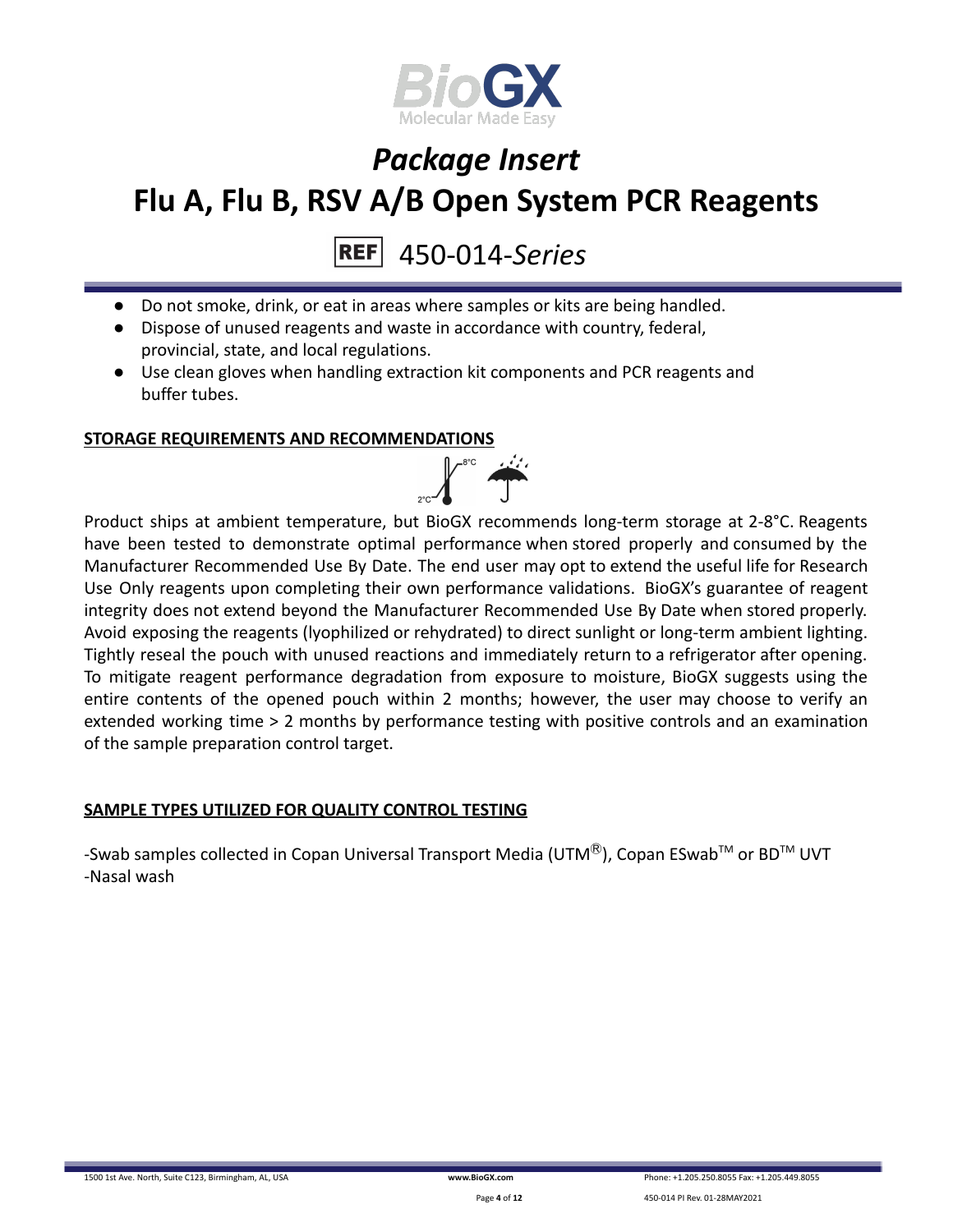

#### 450-014-*Series* **REF**

#### **REAGENT OPTICAL CONFIGURATION**

#### **Table 1.** Optical Channel Configuration for REF 450-014-*Series*.

| <b>Optical Channel</b><br>(Fluorophore Equivalent) | <b>Target</b> |
|----------------------------------------------------|---------------|
| <b>FAM</b>                                         | Unused        |
| <b>HEX</b>                                         | Flu A         |
| Texas Red                                          | RSV A/B       |
| Cy <sub>5</sub>                                    | Flu B         |
| Cy5.5                                              | SPC/IAC       |

#### **QUALITY CONTROL AND EXTRACTION TESTING PARAMETERS**

### **BD MAXTM System (BioGX REF: 450-014-C-MAX)**

As a starting point, users can import and install the Electronic User Defined Protocol (eUDP) that utilizes **ExK TNA-3** extraction kits onto the BD MAX<sup>™</sup>. BioGX's most current eUDP utilized for quality control of this product can be obtained by sending an email to **[TS@biogx.com](mailto:TS@biogx.com)**. Please refer to the BD MAX<sup>™</sup> user manual<sup>4</sup> for uploading instructions**.**

#### **ABI and Bio-Rad Platforms (BioGX REF: 450-014-LMP)**

As a starting point, users can import and install a PCR run file onto:

- 1. Applied Biosystems QuantStudio<sup>™</sup> 5 (Design & Analysis software version 1.5.1 or later)
- 2. Bio-Rad CFX96 Touch<sup>™</sup> (Maestro software version 1.1 or later)

BioGX's most current ABI QuantStudio<sup>™</sup> 5 and Bio-Rad CFX96 Touch<sup>™</sup> PCR run files utilized for quality control of this product can be obtained by sending an email to [TS@biogx.com.](mailto:TS@biogx.com) Please refer to the Applied Biosystems QuantStudio<sup>™</sup>5 user manual<sup>5</sup> for uploading instructions. Please refer to the Bio-Rad CFX96 Touch<sup>™</sup> user manual<sup>6</sup> for uploading instructions.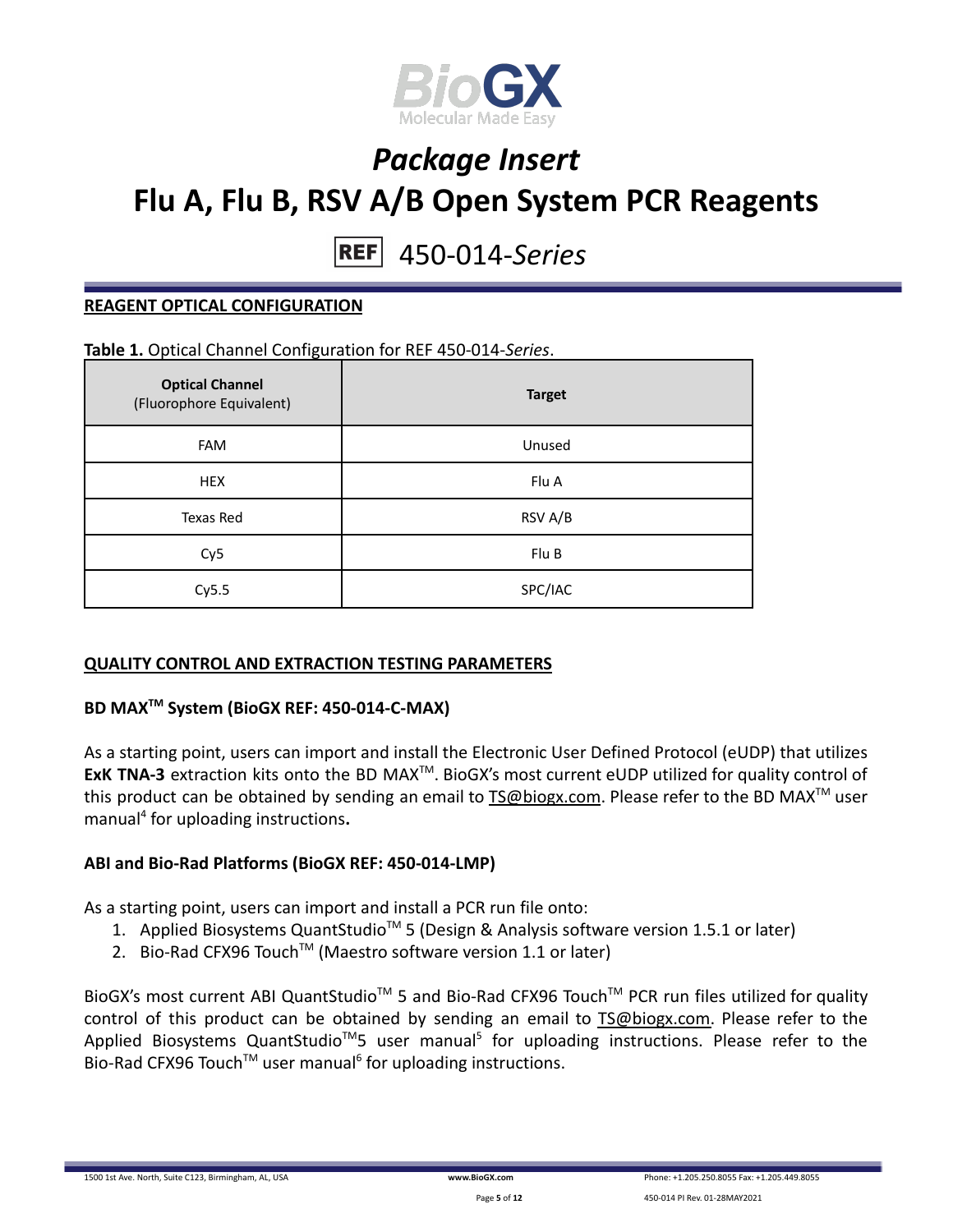

#### 450-014-*Series* **REF**

#### **SAMPLE VOLUMES UTILIZED DURING QUALITY CONTROL TESTING**

The end user may choose to validate a different pretreatment method or volume of sample to load other than the sample processing used by BioGX for QC testing as outlined below.

### **Swab sample (3 mL Copan Universal Transport Media (UTM**Ⓡ**) or BDTM UVT)**

### **BD MAXTM System**

Thoroughly vortex the sample prior to addition to the Sample Buffer Tube (SBT). Pipette 100 μL of sample into the SBT, aseptically place the BD<sup>TM</sup> septum cap on each SBT. Pulse vortex the SBT for 1-3 seconds, and load the SBT into the extraction tray.

### **ABI QuantStudioTM 5 and Bio-Rad CFX96 TouchTM (validated magnetic bead or silica column extraction kits)**

Thoroughly vortex the sample prior to processing. Follow manufacturer recommendations for extraction of appropriate sample volume. Transfer 5 μL to purified nucleic acid to master mix as described in Section: *BioGX Quality Control Test Setup Procedure for ABI QuantStudioTM 5 and Bio-Rad CFX96 TouchTM .*

### **Swab sample (1 mL Copan Universal Transport Media (UTM**Ⓡ**), BDTM UVT or Copan ESwabTM )**

### **BD MAXTM System**

Thoroughly vortex the sample prior to addition to the Sample Buffer Tube (SBT). Pipette 50 μL of sample into the SBT, aseptically place the BD<sup>™</sup> septum cap on each SBT. Pulse vortex the SBT for 1-3 seconds, and load the SBT into the extraction tray.

### **ABI QuantStudioTM 5 and Bio-Rad CFX96 TouchTM (validated magnetic bead or silica column extraction kits)**

Thoroughly vortex the sample prior to processing. Follow manufacturer recommendations for extraction of appropriate sample volume. Transfer 5 μL to purified nucleic acid to master mix as described in Section: *BioGX Quality Control Test Setup Procedure for ABI QuantStudioTM 5 and Bio-Rad CFX96 TouchTM .*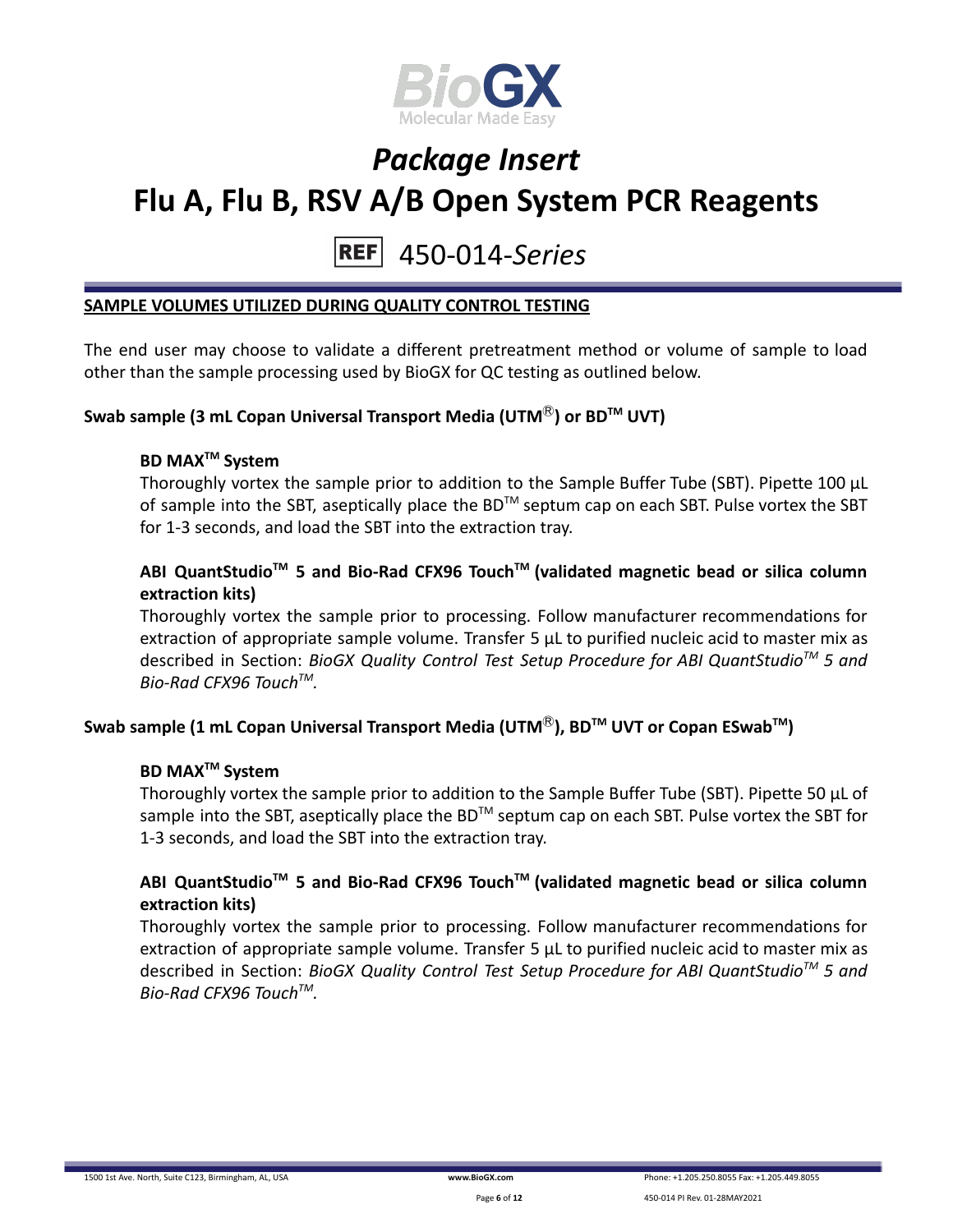

#### 450-014-*Series* **REF**

#### **Nasal Wash**

**Pretreatment:** Freeze-thaw of nasal wash samples can provide better extraction results and reduce inhibitory effects.

### **BD MAXTM System**

Thoroughly vortex the sample prior to addition to the Sample Buffer Tube (SBT). Pipette **700 μL** of Viral Transport Medium (eg. BD™ Universal Viral Transport or Copan Universal Transport Medium) and **50 μL** of pretreated nasal wash sample into the SBT, aseptically place the BDTM septum cap on each SBT. Pulse vortex the SBT for 1-3 seconds, and load the SBT into the extraction tray.

Note: Copan UTM<sup>®</sup> or BD<sup>™</sup> UVT viral transport media support the necessary dilution of nasal wash samples to achieve optimal extraction.

### **ABI QuantStudioTM 5 and Bio-Rad CFX96 TouchTM (validated magnetic bead or silica column extraction kits)**

Thoroughly vortex the sample prior to processing. Follow manufacturer recommendations for extraction of appropriate sample volume. Transfer 5 μL to purified nucleic acid to master mix as described in Section: *BioGX Quality Control Test Setup Procedure for ABI QuantStudioTM 5 and Bio-Rad CFX96 TouchTM .*

#### **BioGX QUALITY CONTROL TEST SETUP PROCEDURE**

#### **BD MAXTM System Quality Control Test Setup**

#### **Loading a Sample Buffer Tube (SBT)**

- 1. Add the appropriate sample volume to each SBT.
- 2. Aseptically place  $BD^{TM}$  septum cap on each SBT.
- 3. Vortex the SBT for 1-3 seconds.
- 4. Load the SBT into the extraction tray.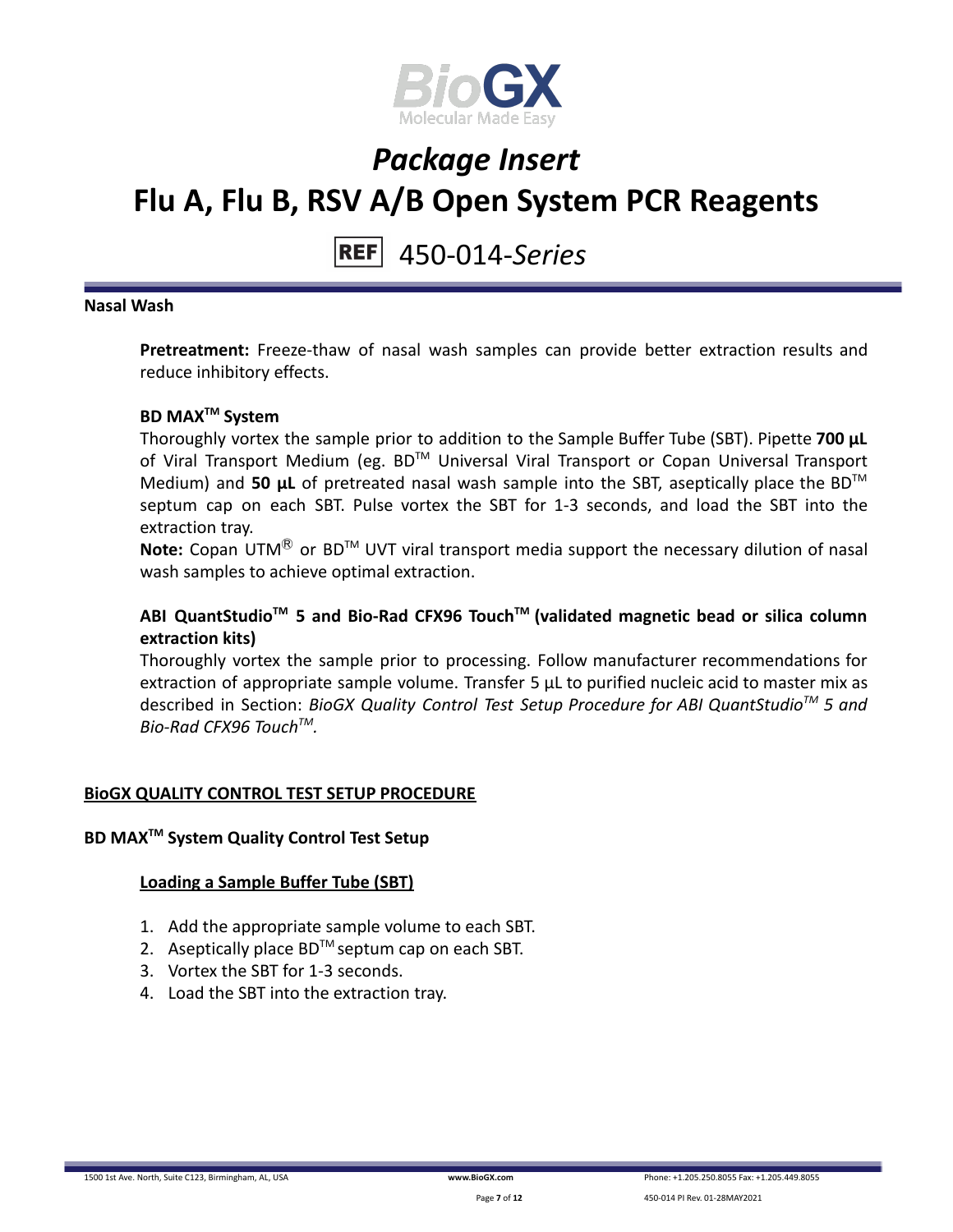

#### 450-014-*Series* **REF**

**WEAR NITRILE GLOVES WHEN HANDLING LYOPHILIZED REAGENTS TO REDUCE THE GENERATION OF STATIC CHARGES. DO NOT USE LATEX GLOVES.**

### **Assembly of BD MAX Extraction Strips and BioGX Reagents**

- 1. Choose the appropriate BD MAX<sup>TM</sup> extraction kit (see above). DO NOT use BD MAX<sup>TM</sup> master mix or the blank 0.3 mL conical tubes that come with the extraction kit.
- 2. Load the selected extraction cartridges into the extraction tray, 1 per sample to be tested.
- 3. Snap one BD MAX<sup>™</sup> ExK<sup>™</sup> TNA Extraction tube into snap-in position 1 (Snap-1) of each extraction strip (**Figure 1**).
- 4. Snap one BioGX Sample-Ready™ lyophilized reagent tube into position 2 (Snap-2) of each extraction strip. Check to make sure the lyophilized cake is at the bottom of the tube prior to inserting into the strip. The funnel-shaped cake may be in any orientation  $(v, >, ' , <)$ .
- 5. Snap one BioGX Rehydration Buffer tube into position 3 (Snap-3) of each extraction strip. Check to make sure the buffer is at the bottom of the tube prior to inserting into the strip. Position 4 (Snap-4) will remain empty.
- 6. Lift the tray and briefly examine the bottom of each strip to ensure all reagents are at the bottom of each tube and bubbles are not present in Extraction buffer reservoirs.
- 7. Proceed with worklist generation and sample loading per BD MAX $^{TM}$  operating instructions. Select the appropriate User Defined Protocol (UDP). Load the extraction tray and, if necessary, a new PCR card into the instrument, close the door, and click "Start Run."
- 8. Analyze the results by opening the completed run file in the "Results" tab.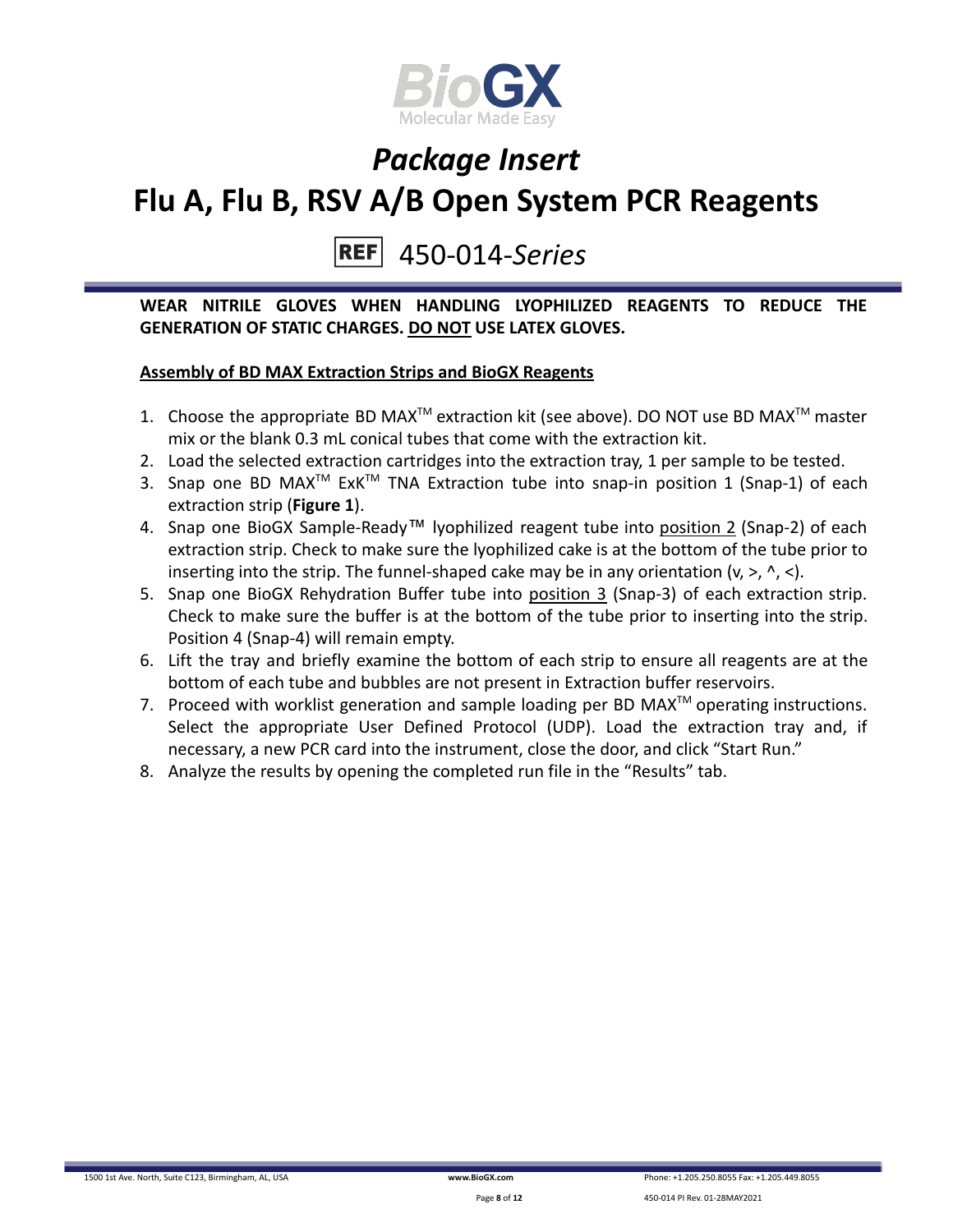

450-014-*Series* **REF** 



**Figure 1.** Diagram of BD MAX**TM** ExK**TM** 4-snap Unitized Reagent Strips.

#### **Important Note**

Always first insert all Snap-1 tubes, then all Snap-2 tubes, then all Snap-3 tubes. The Snap 4 position will remain empty unless the user has set up the reagent to run in dual master mix mode. Approximately 25 µL of extracted nucleic acid remains in the position 3 tube after extraction. This may be removed and saved for further analyses after the run has been completed.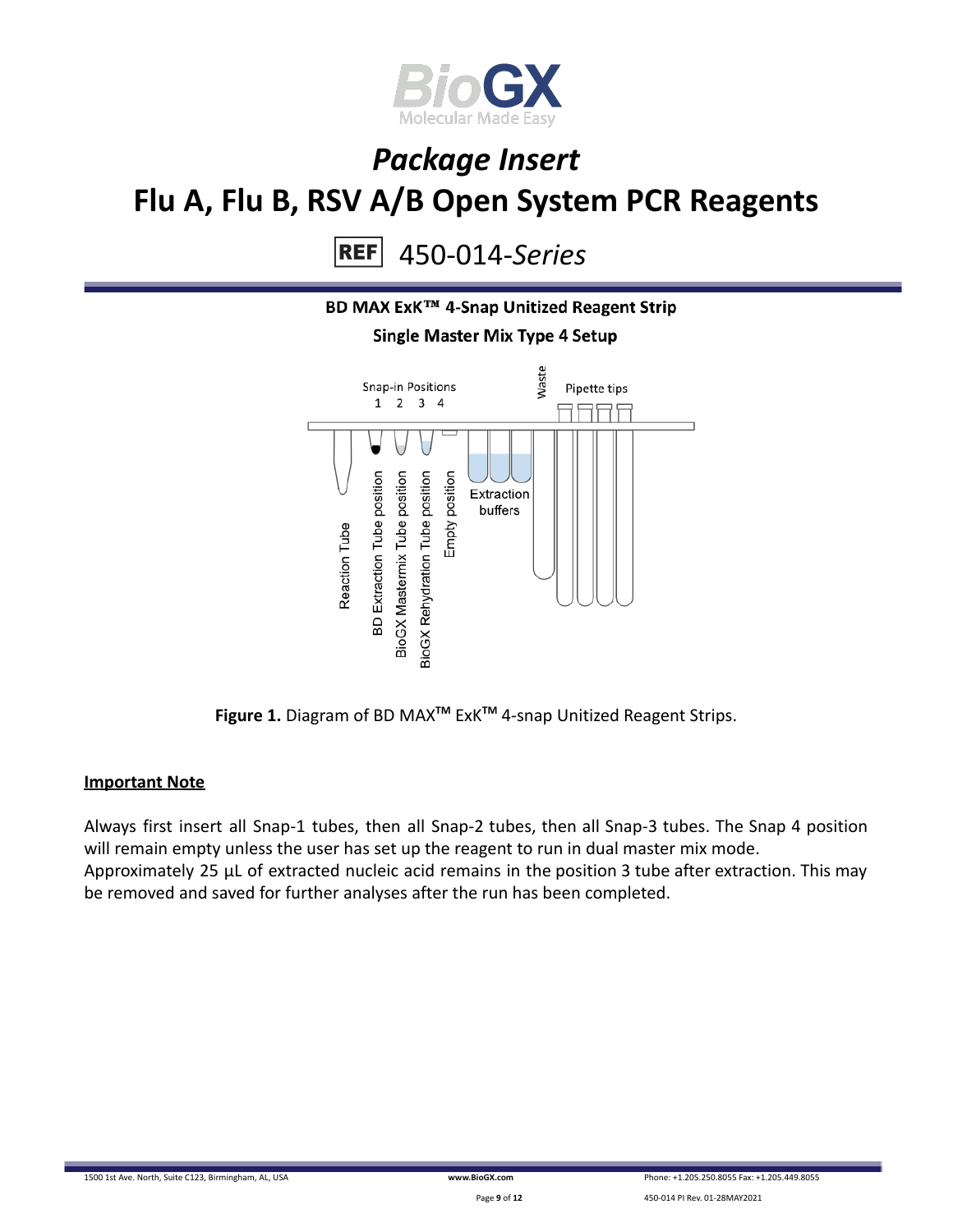

### 450-014-*Series*

**ABI QuantStudioTM 5 and Bio-Rad CFX96 TouchTM Quality Control Test Setup**

### **WEAR NITRILE GLOVES WHEN HANDLING LYOPHILIZED REAGENTS TO REDUCE THE GENERATION OF STATIC CHARGES. DO NOT USE LATEX GLOVES.**

### **Assembly of BioGX Reagents**

1. Prepare the appropriate number of 8-tube PCR strips or 96-well PCR plates.

2. Transfer 40 μL of molecular grade water to one vial of lyophilized BioGX reagents. The rehydrated master mix is more than sufficient for 4 samples to be tested.

Note: 8-tube strips containing reagents ARE NOT compatible with ABI QuantStudio<sup>™</sup> 5 and Bio-Rad CFX96 Touch<sup>™</sup> instruments. Rehydrated master mix must be transferred to 8-tube PCR strips or 96-well PCR plates compatible with appropriate instruments.

3. Mix by gently pipetting up and down. (IMPORTANT: Keep rehydrated master mix in a cold block or on ice if setup cannot not be completed within 20 minutes. If the rehydrated master mix cannot be used immediately, it can be capped and stored up to 24 hours at 2-8°C, protected from light).

- 4. Transfer 10 μL of rehydrated master mix to the bottom of 4 empty wells.
- 5. To each well containing 10 μL of rehydrated master mix, add 5 μL of extracted sample.
- 6. Affix the appropriate optical caps or optical plate seals.
- 7. Pulse spin the sealed PCR plate or tube to mix and bring liquid to the bottom.

8. Load 8-tube PCR strips or 96-well PCR plates into the real-time PCR platform and start the run. Avoid unnecessary delay once tubes/plates are loaded into the real-time PCR instrument.

#### **ASSAY PERFORMANCE**

All BioGX Research Use Only products are designed to detect 20 copies or less of the target nucleic acid per reaction.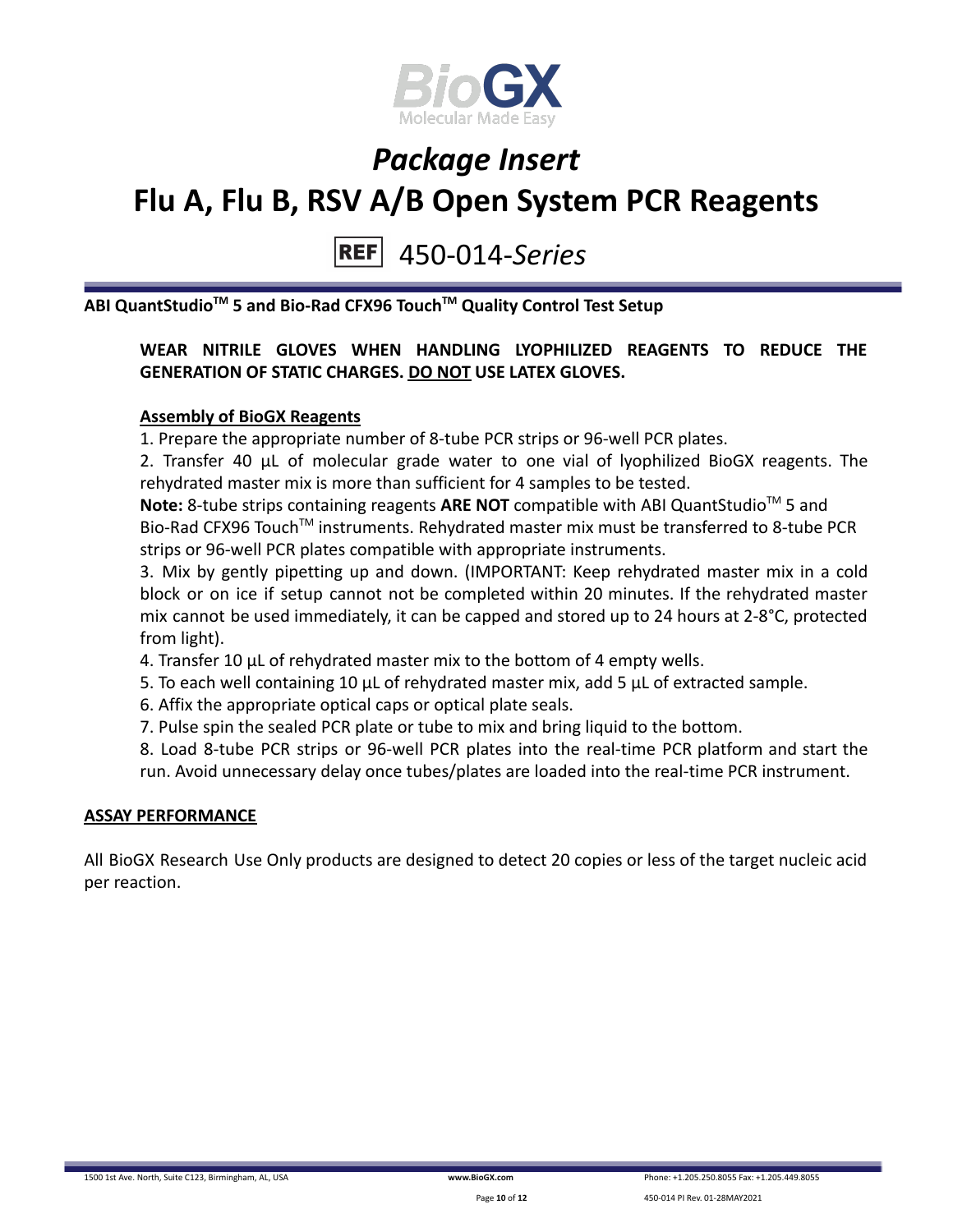

# 450-014-*Series*

#### **INTERPRETATION OF RESULTS**

#### **Table 2.** Multiplex PCR Results Interpretation for 450-014-*Series*.

| Flu A | <b>RSV A/B</b>           | Flu B | <b>IAC or SPC</b> | Interpretation                 |
|-------|--------------------------|-------|-------------------|--------------------------------|
| ÷     | $\overline{\phantom{0}}$ |       | $+/-$             | Flu A POSITIVE                 |
|       | +                        |       | $+/-$             | RSV A/B POSITIVE               |
|       | $\overline{\phantom{0}}$ | ÷     | $+/-$             | Flu B POSITIVE                 |
|       | -                        |       | +                 | Flu A, RSV A/B, Flu B NEGATIVE |
|       |                          |       |                   | Unresolved*                    |

\*Failed PCR due to inhibition, reagent failure or incorrect assembly of PCR reaction.

#### **REFERENCES**

- 1. Chen, Yu, et al. "Simultaneous detection of influenza A, influenza B, and respiratory syncytial viruses and subtyping of influenza A H3N2 virus and H1N1 (2009) virus by multiplex real-time PCR." *Journal of clinical microbiology* 49.4 (2011): 1653-1656.
- 2. Clinical and Laboratory Standards Institute. Protection of laboratory workers from occupationally acquired infections; Approved Guideline. Document M29 (Refer to the latest edition).
- 3. Centers for Disease Control and Prevention and National Institutes of Health. Biosafety in Microbiological and Biomedical Laboratories. Choosewood L.C. and Wilson D.E. (eds) (2009). HHS Publication No. (CDC) 21-1112.
- 4. BD MAX<sup>™</sup> System User's Manual (refer to the latest revision) BD Life Sciences, Sparks, Maryland 21152 USA.
- 5. QuantStudioTM Design and Analysis software User Guide, ThermoFisher Scientific, Waltham, Massachusetts, USA (Refer to the latest version).
- 6. CFX96 Touch, CFX96 Touch Deep Well, CFX Connect, and CFX384 Touch Systems Instruction Manual (refer to the latest version), Bio-Rad Laboratories, Inc., Hercules, California, USA (Refer to the latest version).

#### **Please call BioGX or email info@biogx.com with any questions you may have regarding this product.**

| <br>Rev. # | <b>Effective</b><br>Date | <b>Summary of Changes</b> |
|------------|--------------------------|---------------------------|
| 01         | 28 MAY 2021              | .<br>`Release.<br>Initial |